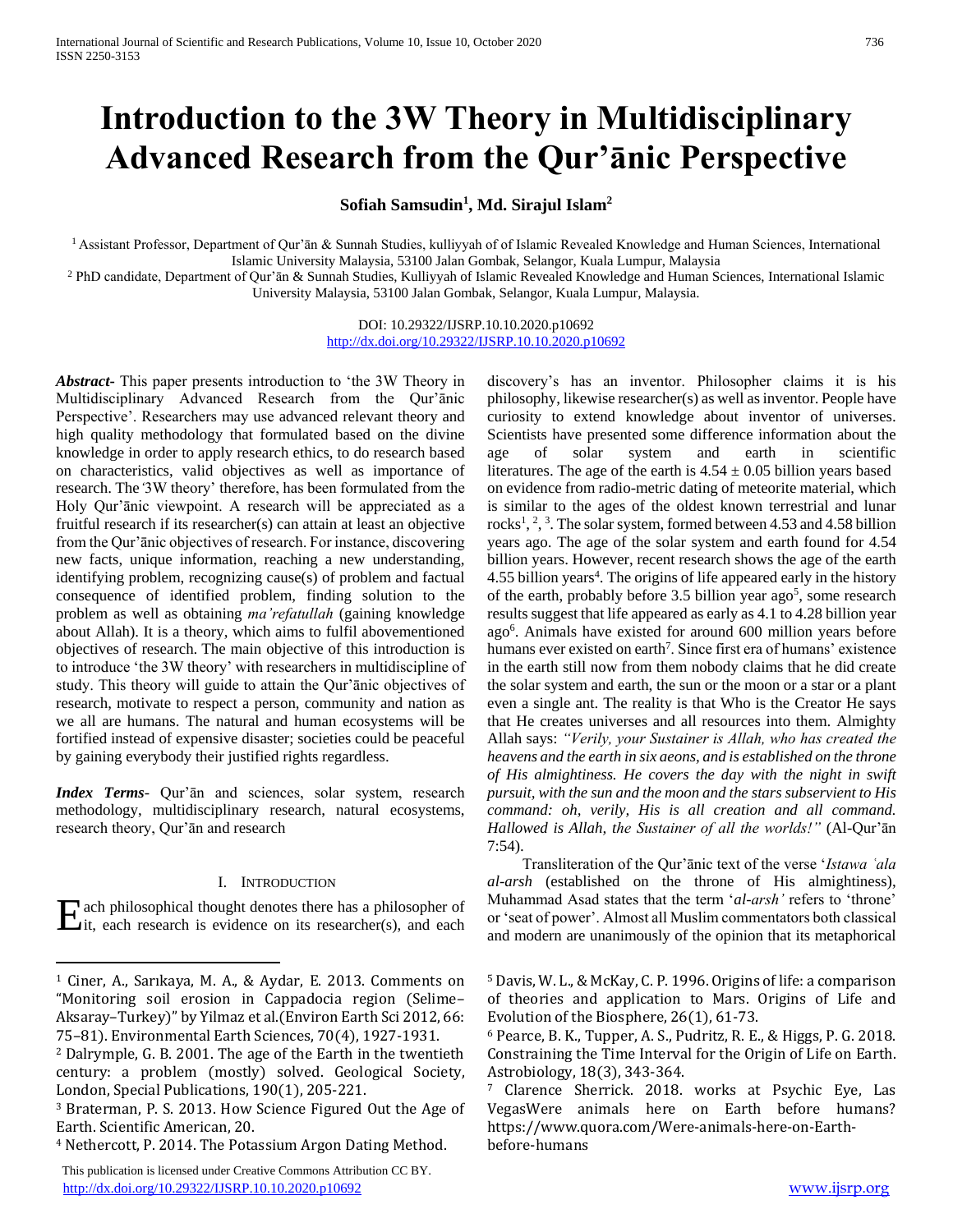use in the Qur'ān is meant to express Allah's absolute sway (power, control, authority, mastery, rule, dominance and so on) over all His creation. It is noteworthy that "established on the throne of His almightiness" has been mentioned in different seven chapters (Qur'ān 7:54, 10:3, 13:2, 20:5, 25:59, 32:4 and 57:4), this expression is connected with a declaration of His having created the universe. The word *'yawm'* usually interpreted as 'day' but rendered above as 'aeon' is used in Arabic to mean any period, whether extremely long (aeon) or extremely short (moment): its application to an earthly 'day' of twenty-four hours is only one of its numerous connotations<sup>8</sup>.

 There has relationship between the Creator and creatures. All resources are creations of the Creator. Resources are playing their important role in natural ecosystem by following the command of the creator. Each species of biodiversity has its own role, work and vital contribution. In fact, humans are most honorable creation over the other all creation. Nevertheless, results of disobedient of the command of the Creator a large number of people lost their conferred honorable stage, their evil deeds causes for contamination of the social and natural environment. A number of scientists are inattentive to apply their reason and intellectuality in order to achieve knowledge about the Creator through their researches.

 Synthesis between sciences and religions is utmost important. Aims and objectives of a research have to be comprehensive. Research aim have to include knowing the Creator and His Abilities, Supremacy, Lordship, Attributes, Beauty, Greatness, and Oneness and so on.

 Hence, justified research theory is essential to know purpose of life, responsibilities, to know the creator through research and to get back their original value as human as well as redevelop better relationship with the Creator. Research theory can play a significant role if it being formulate from the divine knowledge perspective. 'The 3W theory' is a newly developed research theory based on the divine knowledge that can guide researchers to attain abovementioned goals. An article is not sufficient to present the overview to 'the 3W Theory in Multidisciplinary Advanced Research from the Qur'ānic Perspective'. Nonetheless, researchers have tried to present summary of the theory in this article.

# II. KEY CONCEPT OF 'THE 3W THEORY'

 In 2013, Muhammad Sirajul Islam (1981-) has formulated 'The '3w theory' in multidisciplinary advanced research from the Qur'ānic perspective'. Consequently, his attention to research oriented verses in the Holy Qur'ān the researcher has found that these verses denote to three question types – "what", (Al-Qur'ān 2:29, 7:185, 96:1-2, 30:8), "why" (Al-Qur'ān 2:29, 15:85, 21: 16, 30: 8) and "what" (Al-Qur'ān 7: 56, 13:11, 8:53, 29:69). In addition, the researcher has found What, Why and What in a verse (Qur'ān 30:41) which are all associated with multidisciplinary research. Therefore, it has been entitled '3w theory'. The  $1<sup>st</sup>$  (w) is

 $\overline{a}$ 

for "what", the  $2<sup>nd</sup>$  (w) is for "why" and the  $3<sup>rd</sup>$  (w) is for "what" in research.

To an initial explanation of this theory, researcher has developed three Models from the Qur'ānic perspective. In Model 1*,* 'the 1st w 'what' is the research subject*;* in Model 2, 'the 2nd w 'why' do the research subjects; and in Model 3, the  $3<sup>rd</sup>$  w 'what'. It means after finding the results of research (by using the  $1<sup>st</sup>$  w what and 2nd w 'why'), the 3rd w "What" recommends to discover the method to improve and utilize of the result(s) in research, to take justified initiative, valid and appropriate decision and so on.

# III. WHY THE CREATOR CREATED US?

 The Holy Qur'ān is a divine knowledge that motivates humans to know about them, purpose of human life, their duties and responsibilities. It is indispensable and appropriate guideline in each and every task including research activities (Qur'ān 2:2). Indeed, most of the times we forget to remember who we are, why the Creator created us, and what our responsibilities are. We are human; the Creator created us for His worship (Qur'ān 51:56). It is humans' obligatory duty performing the commands of Almighty Allah and His Messengers (Qur'ān 59:7). A number of people in the current world have not comprehended this truth yet. Even those people who believe that an instrument cannot be invented without an inventor; some of them unfortunately do not believe in their Creator. Those who believe it is essential a user guides of an instrument; unfortunately, some of them disagree with the complete guidelines of human life. Over and above, those who believe that a user guides of an instrument expect from the inventor; however, some of them remain in doubt about the complete guidelines of human life that comes from the Creator.

 'The 3W theory' therefore has been formulated in understanding this truth. People who showing disobedience through their wrong activities, they should know that there is no way to escape from punishment such as punishment in the form of social disasters, natural disasters, various forms of pandemic, economic meltdown, physically and mentally harassment and so on. Moreover, in the hereafter the fire of hell for their negligence. Hence, humans have to perform the complete acceptable worship of Almighty Allah Who is only One, there is no any partnership with him<sup>9</sup>.

# IV. HUMANS ARE DEPENDENT ON THE SOCIETY AND RESOURCES FOR WORSHIPING OF THE CREATOR

 Naturally humans dependent on the society and resources to fulfil their needs and completely worship of the Creator. They cannot survive if be isolated from social and natural ecosystems. Better-justified relationships with humans, biodiversity, social and natural ecosystems help to fulfil worship of the Creator and develop a relationship with Him. Person cannot be a good slave of the Creator if he misuse resources and misconduct with people in society. For these reasons, they must enlarge their research in each

Perspective. International Journal of Scientific and Research Publications, Volume 5, Issue 4. <https://www.researchgate.net/publication/339285324>

<sup>8</sup> Muḥammad A., 2007. The e-text version of the book The Message of The Quran.

<sup>9</sup> Islam, M. S., & Samsudin, S. Concept in Formulating the '3w Theory'in Multidisciplinary Research from the Qur'anic

This publication is licensed under Creative Commons Attribution CC BY. <http://dx.doi.org/10.29322/IJSRP.10.10.2020.p10692> [www.ijsrp.org](http://ijsrp.org/)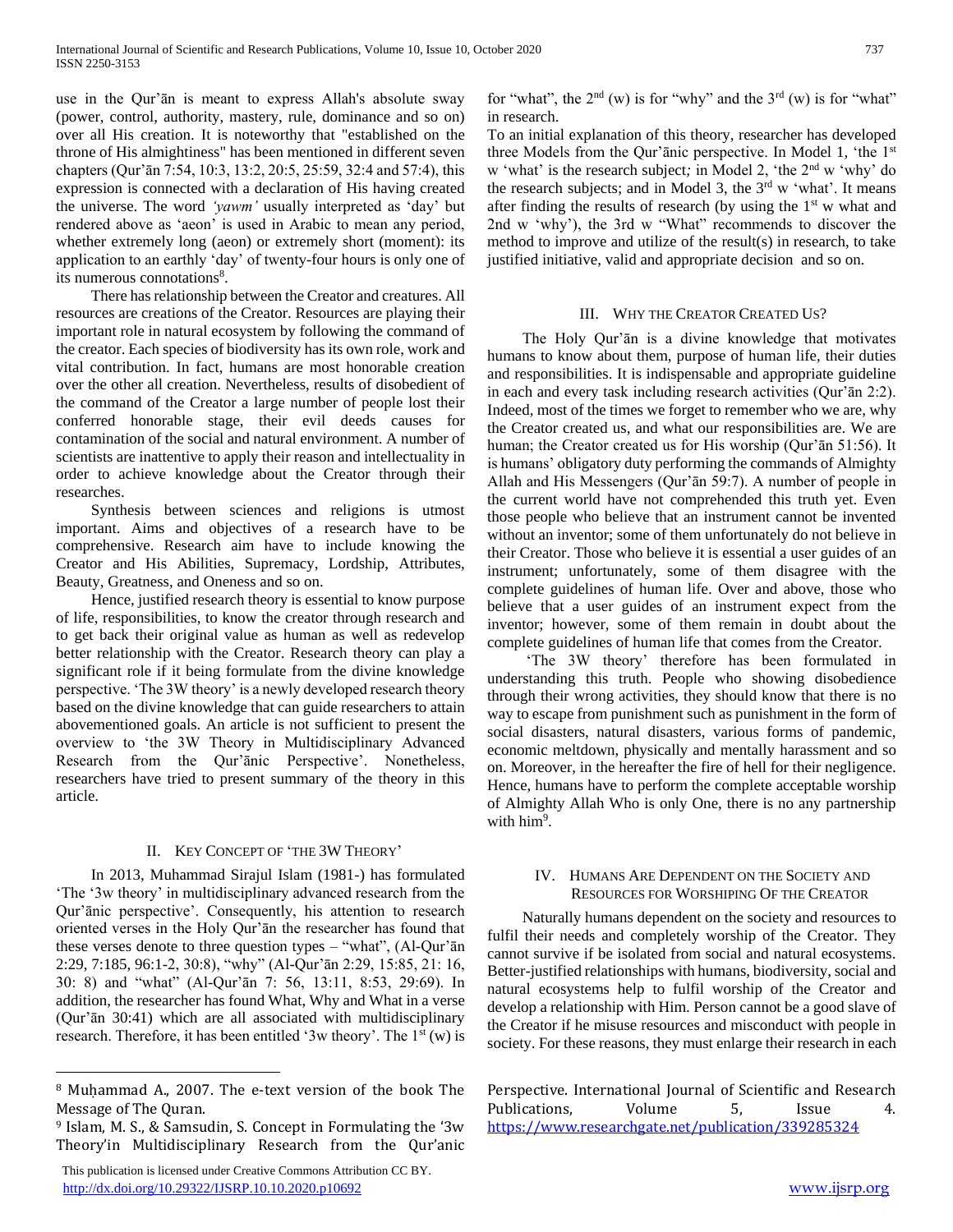and every subject interrelated to the natural and social ecosystems in order to extend knowledge about what is misuse and better use of resources and what is misconduct and best conduct with humans regardless, and finally to know the divine creativities.

# V. KNOWING THE CREATOR THROUGH RESEARCH

 It is obvious that in the contemporary research world researchers are not conducting research into natural resources to know the Creator and Mastery of the Creator in creating resources. Unfortunately, also, they do not feel this core issue; consequently, they ignore the possibility to increase knowledge about the Creator by basic research in resources. Scientists' contributions in understanding resources, the natural phenomena as well as technological development by basic and applied research are highly appreciate. Nevertheless, they are missing gaining knowledge about the Creator by the same research topic, cause of not using methodology and theory that developed in light of the divine knowledge. Hence, it is essential formulate theory and methodology from the divine knowledge prospective. This paper is an introduction of such theory 'the 3W theory in multidisciplinary advanced research from the Qur'ānic prospective'. It encourages scientists to conduct their researches by using 'the 3W theory' in order to attain both answers of their research questions and knowing the divine creativities by the same research alike. For example, realizing the reality to show the signs of the Creator, understanding the *tawhid-*belief in oneness of Allah through realizing the truth, relationship among the Creator, His creatures and humans and so on.

# VI. ESSENTIALITY OF INTEGRATION BETWEEN SCIENCE AND **BELIEF**

 Science continues to make significant strides in terms of nature, technology and overall quality of life change. However, with these revolutionary and innovative technological advancements, science appears to have failed to help man regain his lost balance, happiness, and peace in face of the complex moral and ethical dilemmas, escalating environmental crises, and deepening confusion on the purpose of life, morality, destiny of human societies and consciousness of the universe. This state of affairs calls for critical re-evaluation of the philosophy of science, scientific education and instructional pedagogy; the relationship between science and belief, and the potential role spirituality can play in the process of tapping inner human capabilities in the understanding of universe. It was to these conditions that Barbour referred to when he noted that the prevailing views that support the hypothesis of independence or conflict between religion and

 $\overline{a}$ 

 This publication is licensed under Creative Commons Attribution CC BY. <http://dx.doi.org/10.29322/IJSRP.10.10.2020.p10692> [www.ijsrp.org](http://ijsrp.org/)

science that characterized Western narratives were in need of reconceptualization, particularly in view of the complex dilemmas and challenges presented by the contemporary era, with respect to the advancements of secular sciences<sup>10</sup>.

 In order to better serve nationalism ideologies, secular education seeks to fulfil material learning goals and also seeks to divorce the propensity of belief, religiosity and spirituality from the business of life, education, economy, politics, arts and other fields of knowledge<sup>11</sup>. The secular philosophy of knowledge that influences the definition of science and the methods of scientific teaching, alters these critical conceptualizations of worldview and destiny of science, man's interests, life values and ethics, limitations and ideologies $12$ .

 Nature is built as a symbol of the Creator, with different forms of knowledge ranging from mathematics, physics, metaphysics, spirituality, aesthetics and so on<sup>13</sup>. Early Muslim scientists and non-Muslim faithful scientists managed integration between science and spirituality. For example, (scientist Muhammad ibn Mūssa al-Khawārizmī (d. 850), otherwise known as the father of algebra, a polymath with many contributions to the fields of mathematics, astronomy and geography, and the history of sciences. In his master work, *Al-Jabr Wal-Muqābalah* (The Algebra), al-Khawārizmī clearly ascribes spirituality a high position: Praised be Allah for His bounties towards those who deserve it by their virtuous acts; in performing which, as by him prescribed to His adoring creatures. we express our thanks, and render ourselves worthy of the continuance (of His mercy), and preserve ourselves from change<sup>14</sup>. Relationship between science and belief is timely issue to protect humans' natural disposition, unity on truth and reality, develop moderation, mortification, selfdiscipline, self-control to enjoy real happiness and holistic life style. Reviving science and spirituality essential to proper resource management, environment friendly scientific research.

# VII. RESEARCH SUBJECTS OF RESEARCHERS

 According to the Holy Qur'ān all types of resources are research subjects. The Creator says in the Holy Qur'ān, *"It is He who created for you all that the earth contains."* (Holy Qur'ān 2: 29). Scientists have to research to know information related to three major questions: the earth contains what type of resources; why these resources and what way resources can be better utilized. More recently, scientists reported that 1 trillion species are estimated to be on earth currently with only one-thousandth of one

<sup>10</sup> Machouche, S., Bensaid, B., & Ahmed, Z. 2019. Crossroads between Islamic Spirituality and the Instruction of Science. KEMANUSIAAN: The Asian Journal of Humanities, 26.

<sup>11</sup> Machouche, S., Bensaid, B., & Ahmed, Z. 2019. Crossroads between Islamic Spirituality and the Instruction of Science. KEMANUSIAAN: The Asian Journal of Humanities, 26.

<sup>12</sup> Bakar, O. 2008. Tawhid and science Islamic perspectives on religion and science. (2nd ed.). Kuala Lumpur: Arah Publication.

<sup>13</sup> Bakar, O. 2008. Tawhid and science Islamic perspectives on religion and science. (2nd ed.). Kuala Lumpur: Arah Publication.

<sup>14</sup> Machouche, S., Bensaid, B., & Ahmed, Z. 2019. Crossroads between Islamic Spirituality and the Instruction of Science. KEMANUSIAAN: The Asian Journal of Humanities, 26.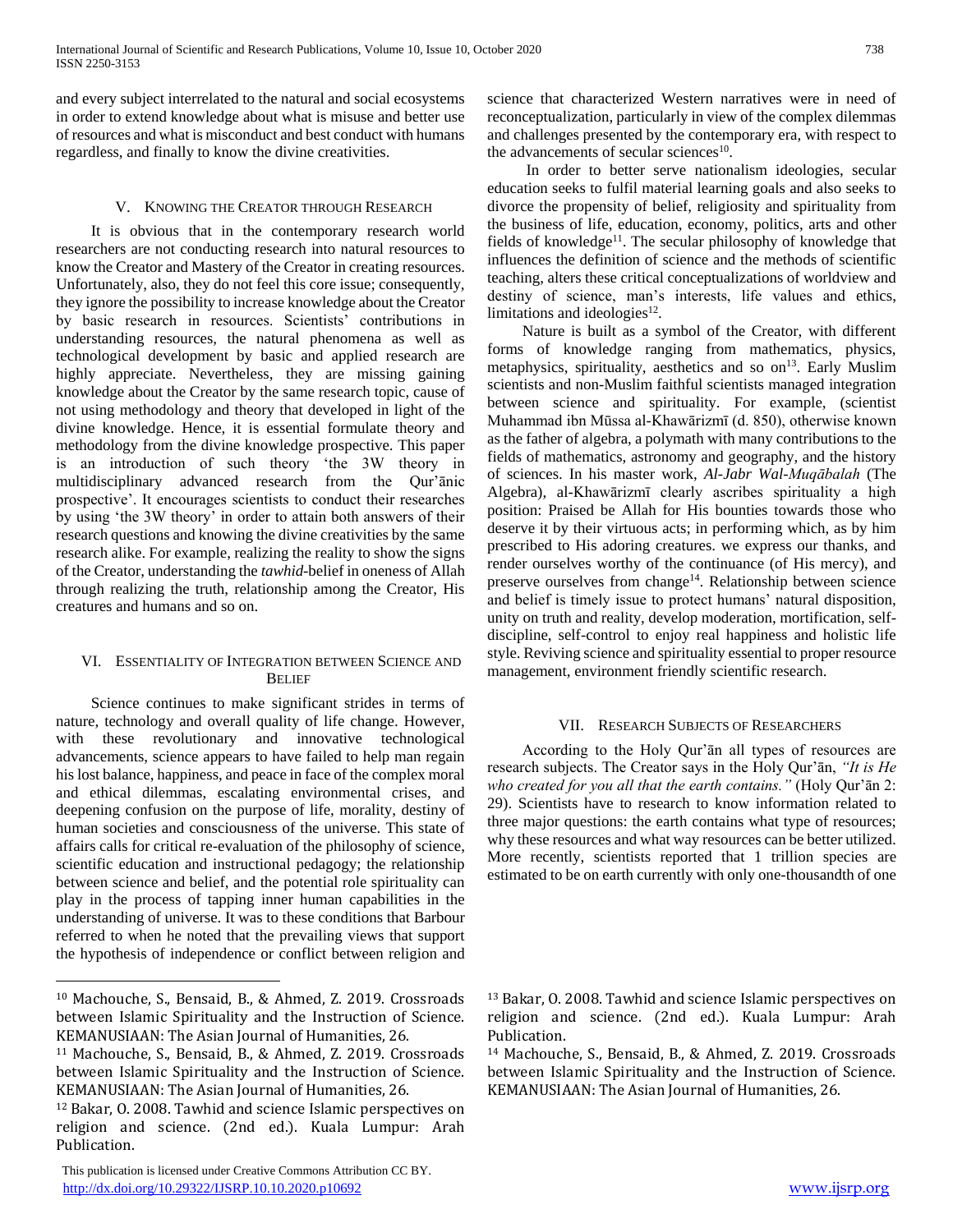percent described<sup>15</sup>,<sup>16</sup>. It is estimated that there are up to 1 trillion species of these microorganisms, which include bacteria and archaea, and we have only classified a few thousand so far. The reason for this slow progress is that prokaryotes are hard to isolate<sup>17</sup>. Klein, A. states that earth could contain nearly 1 trillion species, with only one-thousandth of 1% now identified<sup>18</sup>. Botanists have been found almost 375,000 plant species, with additional being discovered every year. All plants are photosynthetic, consuming carbon dioxide, water and light energy to produce oxygen and sugars $19$ . About 91 of the 118 elements in the periodic table are metals or metalloids. Some metals are ubiquitous in the environment of human life. The most significant exposure to metals occurs in industrial use<sup>20</sup>. According to birds researchers the number of bird species in the world somewhere between 9,000 and 10,000 thousand<sup>21</sup>. There are about 18,000 bird species in the world – nearly twice as many as previously thought, new research suggests $^{22}$ .

There are nearly 20,000 known species of bees worldwide<sup>23</sup> in seven to nine recognized families, though many are undescribed and the actual number is probably higher<sup>24</sup>, they are scattered in habitat that has flowering vegetation where they can consume on nectar and pollen<sup>25</sup>. There are over 150 species of roses<sup>26</sup>. More than 90,000 samples of cultivated rice varieties and wild species are stored at the International Rice Gene Bank and these are used by researchers from the world<sup>27</sup>. It has been recently estimated that between 700,000 and one million species live in the world's oceans<sup>28</sup>. According to new analysis which also estimated that between one-third and two-thirds of those species have yet to be named and described $2^9$ . I have mentioned these items of subjects as an example. Hence, according to the Qur'ānic encouragement uncountable subjects and issues are research subjects in the natural resources.

 $\overline{a}$ 

<sup>16</sup> Ghazal Aswad, N. 2018. Portrayals of Endangered Species in Advertising: Exercising Intertextuality to Question the Anthropocentric Lens. Environmental Communication, 1-17.

<sup>21</sup> Blackburn, T. M., & Gaston, K. J. 1994. The distribution of body sizes of the world's bird species. Oikos, 127-130.

# VIII. MULTIDISCIPLINARY RESEARCH

 Multidisciplinary means that a particular (policy) problem or an (other) observable phenomenon is considered from different disciplinary viewpoints. This eventually involves a confrontation of different scientific approaches (concepts, models, methods, findings), in the hope that together the multidisciplinary research team succeeds in producing a coherent picture of the relevant problem, possible explanations for (parts of) it, and potential solutions. Since about 1990, when sustainability became a key concept for a wide range of scientific disciplines, the need for multidisciplinary collaboration has increased<sup>30</sup>.

 Corbeil, M. C. defined "A multidisciplinary approach involves drawing appropriately from multiple disciplines to redefine problems outside of normal boundaries and reach solutions based on a new understanding of complex situations"<sup>31</sup>. The multidisciplinary research is the best method to be used especially in the contemporary world. In addition, in contemporary research world, before establishing a new idea it is essential for experts from different fields to examine and identify appropriately its positive and negative effects. The universe is multifaceted; there is coherence among humans, animals, and the nature and so on in the universe. Furthermore, to obtain the beneficial expected result of research there is a need for an integrated research by experts from different fields in light of their own discipline, methodology as well as research outlook and methodology based on the divine knowledge. The Creator says,

Arthropod Diversity and Conservation in the Tropics and Subtropics (pp. 345-372). Springer, Singapore.

<sup>25</sup> Haris, A. 2013. Ants And Bee As Quranic Allegory Within Al-Quran Semut Dan Lebah Sebagai Alegori Qurani Dalam Kitab Suci Al-Quran. taklim, 354.

<sup>26</sup> Chavada, J. R., Thumar, B. V., Vihol, A. N., Patel, V. S., & Padhiyar, B. M. 2017. Effect of Potting Media on Growth, Flower Yield and Quality of Rose (Rosa hybrida L.) CV. Top Secret under Protected Condition. Int. J. Pure App. Biosci, 5(5), 821-827.

<sup>27</sup> Abraham, A., Mathew, A. K., Sindhu, R., Pandey, A., & Binod, P. 2016. Potential of rice straw for bio-refining: an overview. Bioresource technology, 215, 29-36.

<sup>28</sup> Cutignano, A., Nuzzo, G., Ianora, A., Luongo, E., Romano, G., Gallo, C., & Fontana, A. 2015. Development and application of a novel SPE-method for bioassay-guided fractionation of marine extracts. Marine drugs, 13(9), 5736-5749.

<sup>&</sup>lt;sup>15</sup> Staff. 2016. "Researchers find that Earth may be home to 1 trillion species". National Science Foundation. Retrieved 11 December 2016.

<sup>17</sup> Klein, A. 2018. Reading the book of life. New Scientist, 237(3172), 40-43.

<sup>18</sup> Guloglu, Y. 2017. National and International Conservation of Biological Diversity in Terms of Administrative Law "Sample of Turkey". In Genetic Diversity. InTech.

<sup>19</sup> Md. Sirajul Islam and SofiahBt. Samsudin. 2014. Discover the Miracle of Fruit Plant Species Mentioned in the Holy Qur"an and Their Folk Medicinal Importance. Aust. J. Basic & Appl. Sci., 8(9): 287-303.

<sup>20</sup> Pałczyński, C., & Kupczyk, M. 2018. Metal Allergy and the Lungs. In Metal Allergy (pp. 533-544). Springer, Cham.

<sup>22</sup> May, W. T. 2016. The Number of Bird Species Just Doubled. <sup>23</sup> Zayed, A. 2009. Bee genetics and conservation. Apidologie, 40(3), 237-262.

<sup>24</sup> Abrol, D. P., Shankar, U., Nitin, K. S., & Gowda, G. B. 2016. Honeybees and Beekeeping: The Global Scenario. In

<sup>29</sup> Two-Thirds Marine Species Remain Unknown, https://www.seeker.com/two-thirds-marine-species-

remain-unknown-1766300637.html. Retrieved 20 July 2018. <sup>30</sup> Uiterkamp, A. J. S., & Vlek, C. 2007. Practice and outcomes of multidisciplinary research for environmental sustainability. Journal of Social issues, 63(1), 175-197.

<sup>31</sup> Corbeil, M. C. 2015. Conservation institutions as agents of change. Studies in Conservation, 60(sup2), 32-38.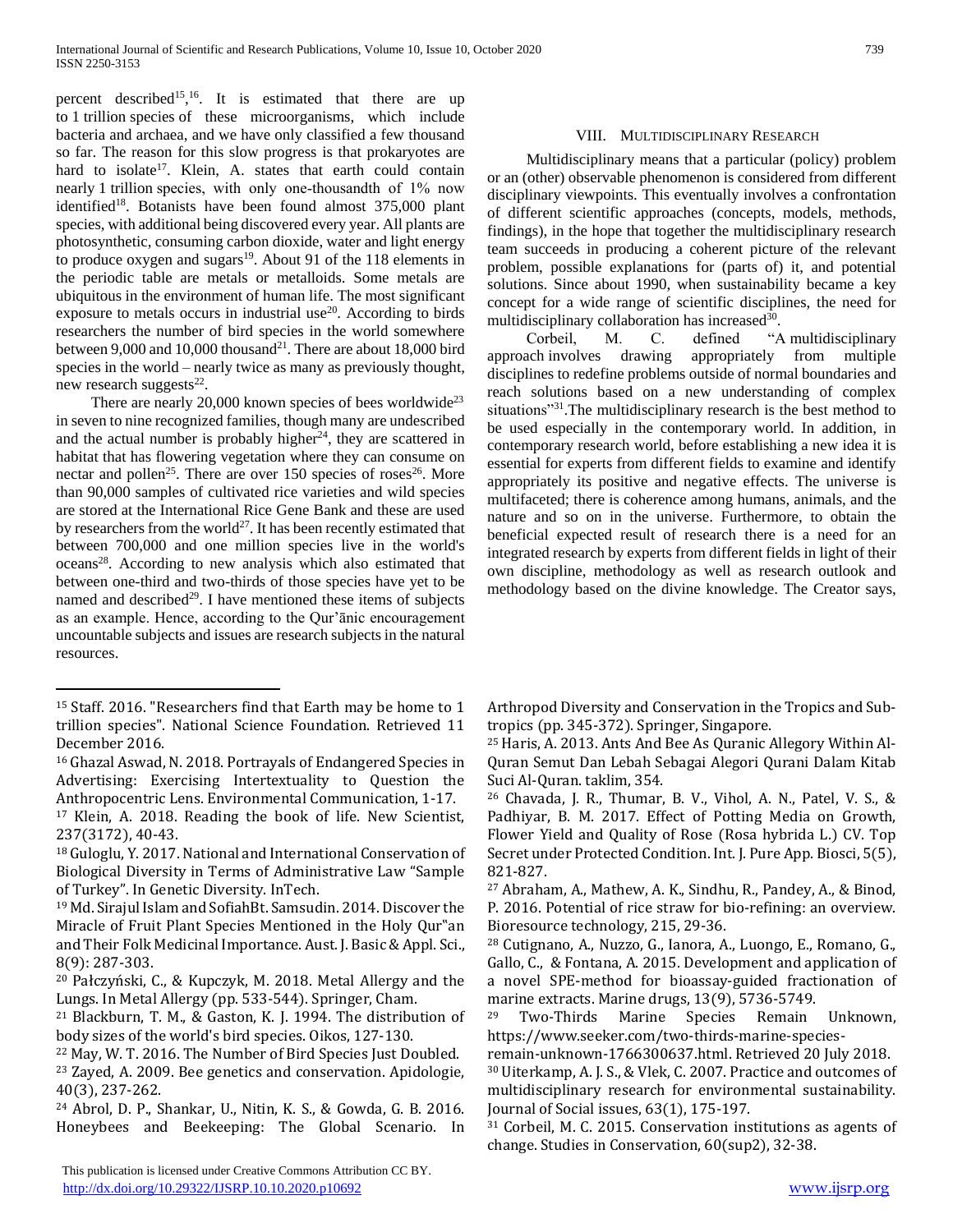## *"For each of you We have made a law and a method".* (Holy  $Qur'$ ān)<sup>32</sup>.

 To every one of you, O communities, We have appointed a divine law and a way, a clear path in religion, for them to proceed along. If Allah had willed, He would have made you one community, following one Law, but, He separated you one from the other that He may try you in what He has given to you, of the differing Laws, in order to see who among you is obedient and who is disobedient<sup>33</sup>.

 The expression "every one of you" denotes the various communities of which mankind are composed. The term shir'ah (or shariah) signifies, literally, "the way to a watering-place"<sup>34</sup> (from which men and animals derive the element indispensable to their life), and is used in the Holy Qur'ān to denote a system of law necessary for a community's social and spiritual welfare. The term *minhaj*, on the other hand, denotes an "open road", usually in an abstract sense: that is, "a way of life" $35$  [22].

## IX. CONCLUSION

 If researchers conduct researches, by applying the *'3w theory'* can be achieved the objectives of this theory and researchers and readers and realize that Almighty Allah creates all resources for many vital purposes. As a result, people might further realize the value and stage of humans. They could respect and show sympathy to others without discrimination as we all humans are vicegerent of the Creator in the earth, we all are creation and slave of the Creator. People will be careful and sensible about humans' rights and biodiversity. Researchers will can invent new method to reduce abusing resources. Natural ecosystems and social environment will be fortified instead of disaster. Novice researchers will be skillful to identify issues and causes in their problem area then discover solutions as advancement of research in the contemporary world. Researchers will be more attentive in worshiping Almighty Allah. Thus, a new generation will be developed that is knowledgeable about the Creator. This generation will lead and guide other future generations. Thus, *tawhid* - belief in the oneness of Almighty Allah might be established in all sectors of societies and humans will perform their daily activities, jobs, research and so on following their Creator's guideline and goals. As a result, societies might be peaceful by receiving deserved all rights without discrimination. The first model of this theory will be useful especially for novice researchers to choose research area then select research subject. In addition, the first model motivates senior researchers to choose research area and unique research subject in order to conduct individually, interdisciplinary as well as multidisciplinary high quality advanced research.

 $\overline{a}$ 

 This publication is licensed under Creative Commons Attribution CC BY. <http://dx.doi.org/10.29322/IJSRP.10.10.2020.p10692> [www.ijsrp.org](http://ijsrp.org/)

#### **REFERENCES**

- [1] [1] Abraham, A., Mathew, A. K., Sindhu, R., Pandey, A., & Binod, P. 2016. Potential of rice straw for bio-refining: an overview. Bioresource technology, 215, 29-36.
- [2] [2] Abrol, D. P., Shankar, U., Nitin, K. S., & Gowda, G. B. 2016. Honeybees and Beekeeping: The Global Scenario. In Arthropod Diversity and Conservation in the Tropics and Sub-tropics (pp. 345-372). Springer, Singapore.
- [3] [3] Al-Tabari A.J. 2000. Jamiul Bayan fi Ta´bil Al-Qur'ān, Reviewed by Ahmad Muḥammad Shakir. Publisher: Mu'assasat al-Risalah, Bayrut-Lebanon (1st ed.)
- [4] [4] Bakar, O. 2008. Tawhid and science Islamic perspectives on religion and science. (2nd ed.). Kuala Lumpur: Arah Publication.
- [5] [5] Blackburn, T. M., & Gaston, K. J. 1994. The distribution of body sizes of the world's bird species. Oikos, 127-130.
- [6] [6] Braterman, P. S. 2013. How Science Figured Out the Age of Earth. Scientific American, 20.
- [7] [7] Chavada, J. R., Thumar, B. V., Vihol, A. N., Patel, V. S., & Padhiyar, B. M. 2017. Effect of Potting Media on Growth, Flower Yield and Quality of Rose (Rosa hybrida L.) CV. Top Secret under Protected Condition. Int. J. Pure App. Biosci, 5(5), 821-827.
- [8] [8] Ciner, A., Sarıkaya, M. A., & Aydar, E. 2013. Comments on "Monitoring soil erosion in Cappadocia region (Selime–Aksaray–Turkey)" by Yilmaz et al.(Environ Earth Sci 2012, 66: 75–81). Environmental Earth Sciences, 70(4), 1927-1931.
- [9] [9] Clarence Sherrick. 2018. works at Psychic Eye, Las VegasWere animals here on Earth before humans? https://www.quora.com/Were-animals-hereon-Earth-before-humans
- [10] [10] Corbeil, M. C. 2015. Conservation institutions as agents of change. *Studies in Conservation*, *60*(sup2), 32-38.
- [11] [11] Cutignano, A., Nuzzo, G., Ianora, A., Luongo, E., Romano, G., Gallo, C., & Fontana, A. 2015. Development and application of a novel SPEmethod for bioassay-guided fractionation of marine extracts. Marine drugs, 13(9), 5736-5749.
- [12] [12] Dalrymple, G. B. 2001. The age of the Earth in the twentieth century: a problem (mostly) solved. Geological Society, London, Special Publications, 190(1), 205-221.
- [13] [13] Davis, W. L., & McKay, C. P. 1996. Origins of life: a comparison of theories and application to Mars. Origins of Life and Evolution of the Biosphere, 26(1), 61-73.
- [14] [14] Ghazal Aswad, N. 2018. Portrayals of Endangered Species in Advertising: Exercising Intertextuality to Question the Anthropocentric Lens. Environmental Communication, 1-17.
- [15] [15] Guloglu, Y. 2017. National and International Conservation of Biological Diversity in Terms of Administrative Law "Sample of Turkey". In Genetic Diversity. InTech.
- [16] [16] Haris, A. 2013. Ants And Bee As Quranic Allegory Within Al-Quran Semut Dan Lebah Sebagai Alegori Qurani Dalam Kitab Suci Al-Quran. taklim, 354.
- [17] [17] Jalaluddin, M. & Jalaluddin, S. 2007. Tafsir al-Jalalayn, translated by Feras Hamza, edited and with an introduction by Ghazi bin Muḥammad bin Talat. Royal Aal al-Bayt institute of Islamic Taught: Amman, Jordan.
- [18] [18] Klein, A. 2018. Reading the book of life. New Scientist, 237(3172), 40-43.
- [19] [19] Machouche, S., Bensaid, B., & Ahmed, Z. 2019. Crossroads between Islamic Spirituality and the Instruction of Science. KEMANUSIAAN: The Asian Journal of Humanities, 26.
- [20] [20] May, W. T. 2016. The Number of Bird Species Just Doubled.
- [21] [21] Md. Sirajul Islam and SofiahBt. Samsudin. 2014. Discover the Miracle of Fruit Plant Species Mentioned in the Holy Qur"an and Their Folk Medicinal Importance. Aust. J. Basic & Appl. Sci., 8(9): 287-303.

<sup>35</sup> Muḥammad A., 2007. The e-text version of the book The Message of The Quran.

<sup>32</sup> Taqi U. 2013. English Translation of the Holy Qur'ān

<sup>33</sup> Jalaluddin, M. & Jalaluddin, S. 2007. Tafsir al-Jalalayn, translated by Feras Hamza, edited and with an introduction by Ghazi bin Muḥammad bin Talat. Royal Aal al-Bayt institute of Islamic Taught: Amman, Jordan.

<sup>34</sup> Al-Tabari A.J. 2000. Jamiul Bayan fi Ta´bil Al-Qur'ān, Reviewed by Ahmad Muḥammad Shakir. Publisher: Mu'assasat al-Risalah, Bayrut- Lebanon (1st ed.)